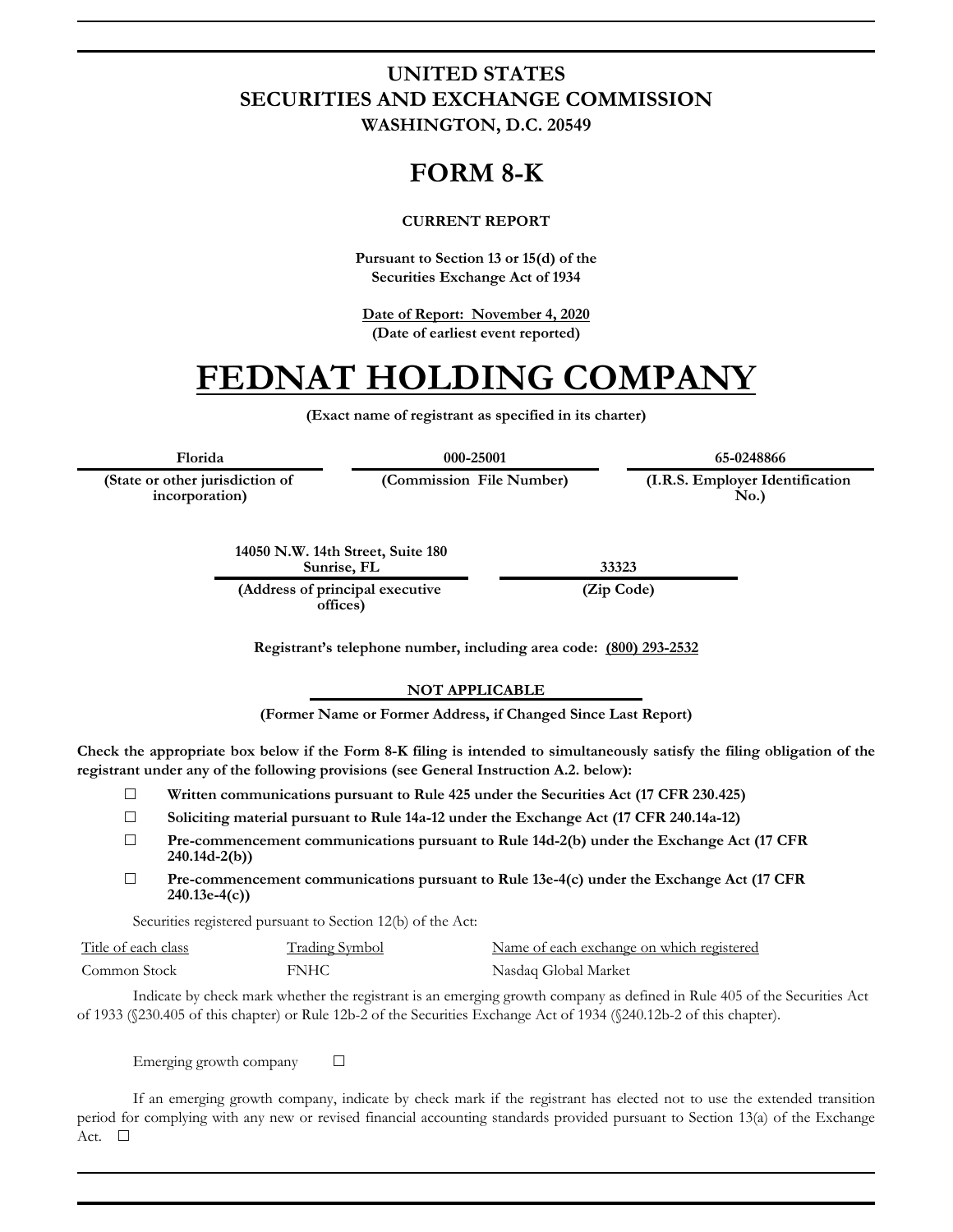#### **Item 2.02. Results of Operations and Financial Condition.**

On November 4, 2020, FedNat Holding Company (the "Company") issued a press release to report its fiscal quarter ended September 30, 2020. A copy of the press release is attached to this current report on Form 8-K as Exhibit 99.1 and incorporate herein by reference.

The information in this Current Report on Form 8-K and Exhibit 99.1 attached hereto is hereby intended to be furnished and, as provided in General Instruction B.2 of Form 8-K, such information shall not be deemed "filed" for purposes of Section 18 of the Securities Exchange Act of 1934, as amended (the "Exchange Act"), or otherwise subject to the liabilities of that section, and it shall not be deemed incorporated by reference in any filing under the Securities Act of 1933, as amended (the "Securities Act"), or under the Exchange Act, whether made before or after the date hereof, except as expressly set forth by specific reference in such filing to this Current Report on Form 8-K.

#### **Item 9.01. Financial Statements and Exhibits.**

- (d) Exhibits.
- 99.1 [FedNat Holding Company Press Release, dated November 4, 2020.](fnhcq3-2020pressrelease.htm)
- 104 Cover Page Interactive File (the cover page tags are embedded within the Inline XBRL document).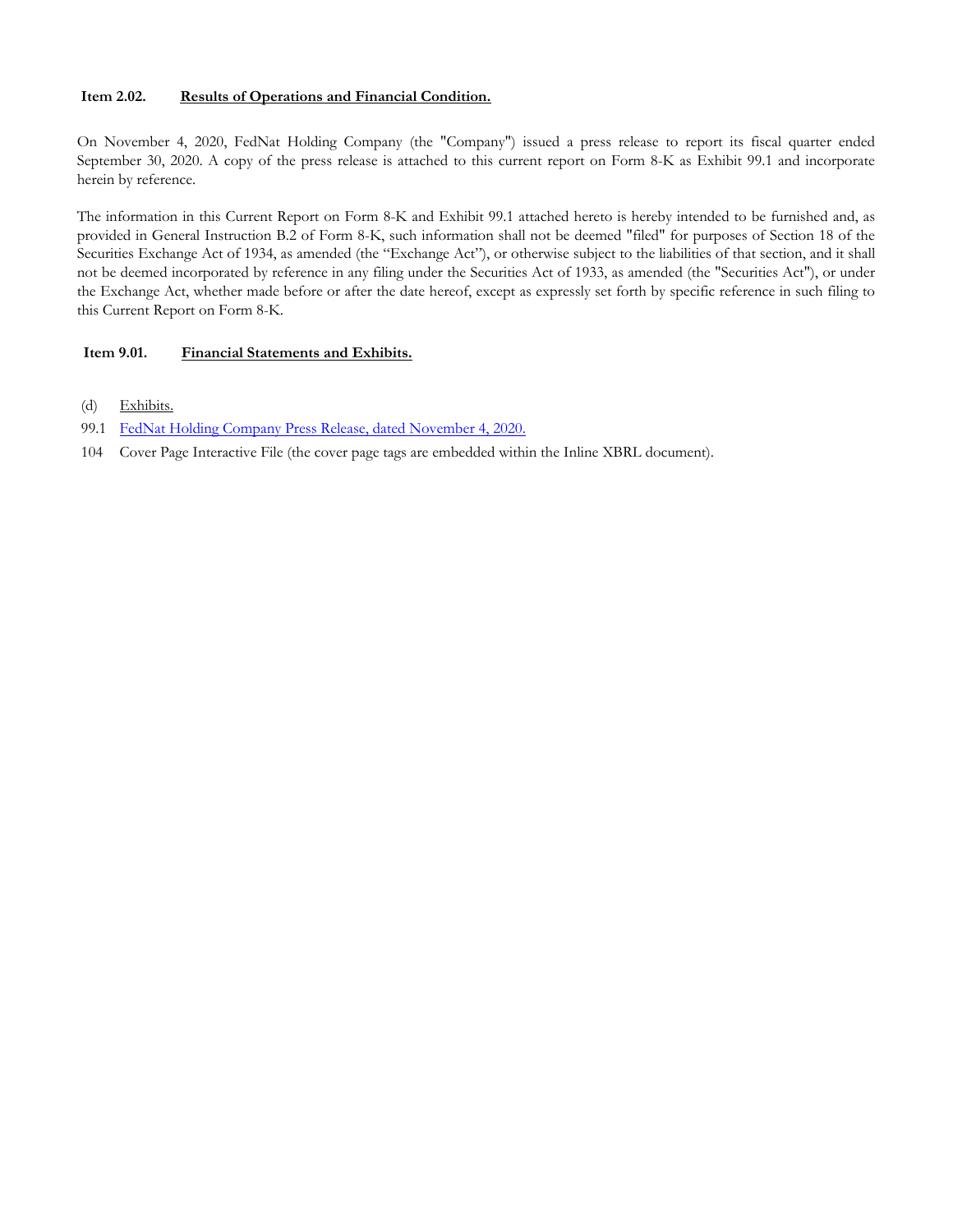#### **SIGNATURES**

Pursuant to the requirements of the Securities Exchange Act of 1934, the registrant has duly caused this report to be signed on its behalf by the undersigned hereunto duly authorized.

#### **FEDNAT HOLDING COMPANY**

Date: November 4, 2020 By: /s/ Ronald A. Jordan

Name: Ronald A. Jordan Title: Chief Financial Officer (Principal Financial Officer)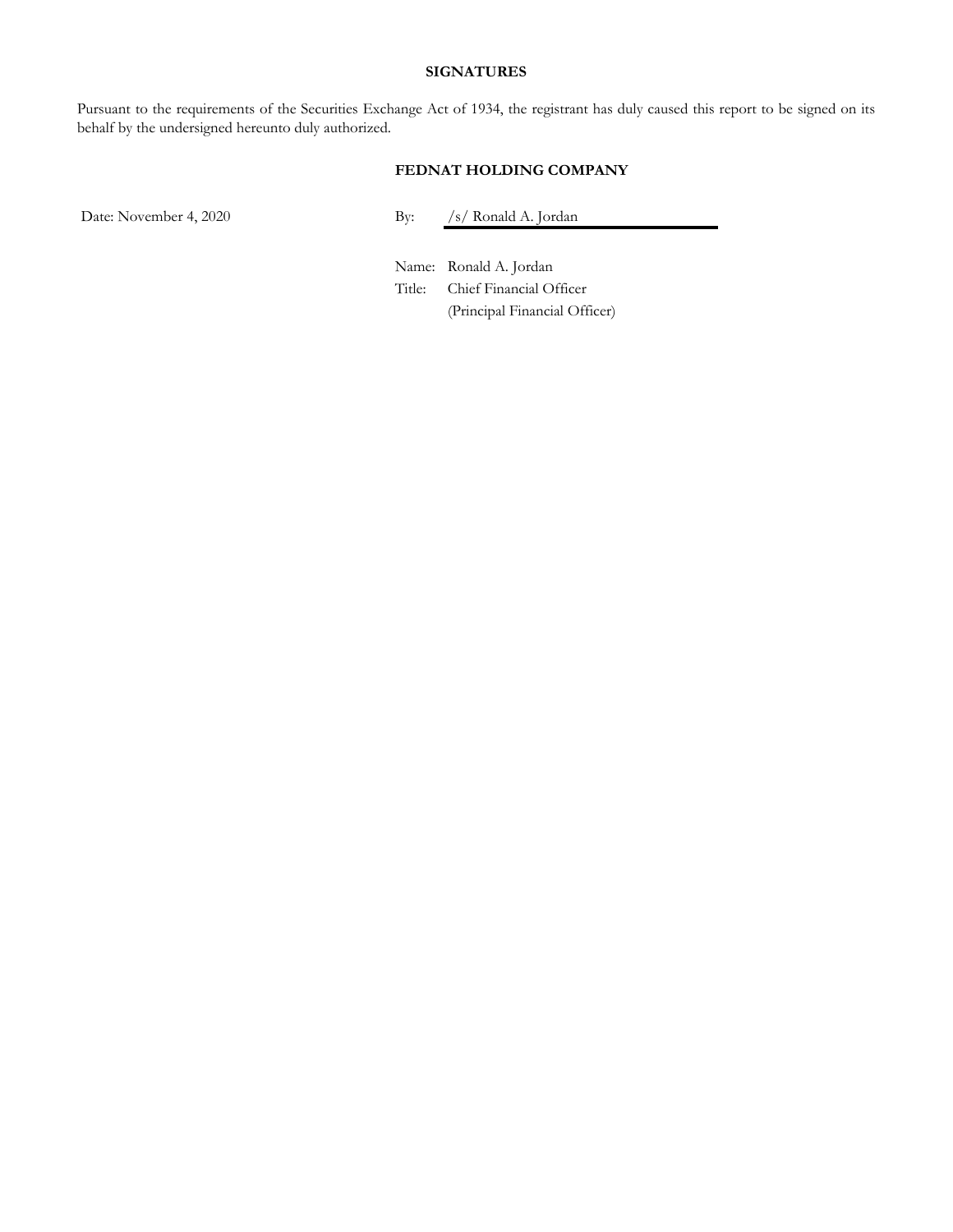#### **FEDNAT HOLDING COMPANY REPORTS THIRD QUARTER 2020 RESULTS**

**Sunrise, Florida, November 4, 2020** - FedNat Holding Company (the "Company") (Nasdaq: FNHC) today reported results for the three and nine months ended September 30, 2020.

Q3 2020 highlights (as measured against the same three-month period last year, except where noted):

- Net loss of \$20.7 million or \$1.51 per diluted share as compared to net income of \$4.7 million or \$0.36 per diluted share.
- Adjusted operating loss of \$21.5 million or \$1.57 per diluted share as compared to adjusted operating income of \$4.3 million or \$0.33 per diluted share.
- \$44.9 million of claims, net of recoveries, pre-tax, from catastrophe losses including Hurricanes Laura and Sally as well as other severe weather events, which together impacted Florida, Louisiana and other states, as previously communicated.
- 13.2% increase in gross written premiums to \$180.2 million, including \$28.3 million from Maison.
- Combined ratio of 154.3%, up 48.8 percentage points, including 45.8 points of net catastrophe losses in the period.
- Quarter-end Florida homeowners in-force policies decreased 8.4% to approximately 217,000, reflecting continued execution of our strategy to limit our exposure in this market until rates more accurately reflect increased costs of claims and reinsurance.
- 94.9% increase in non-Florida homeowners in-force policies to approximately 152,000, in-line with our diversification strategy.
- **•** Non-insurance company liquidity of \$63 million at September 30, 2020.
- Book value per share decreased \$2.56, or 14.8%, to \$14.69 as compared to \$17.25 as of December 31, 2019, due primarily to a net loss of \$2.89 per share and dividends declared of \$0.27 per share, each for the nine months ended September 30, 2020, partially offset by unrealized gains on our fixed-income portfolio of \$0.40 and repurchases of stock of \$0.27 per share.

"FedNat's results in the third quarter were impacted by an elevated number of severe weather events during this year's hurricane season," said Mr. Michael H. Braun, FedNat's Chief Executive Officer. "Our strong reinsurance program and additional reinsurance purchases during the quarter enabled us to maintain over \$140 million of capital in our insurance companies as of September 30, 2020 with liquidity over \$60 million at the holding company."

Mr. Braun continued, "We remain committed to proactively managing our capital while focusing for the remainder of 2020 and throughout 2021 on continuing to implement increased rates in our homeowners business in Florida and non-Florida markets. We are also restricting business and shrinking our book in Florida as appropriate until our rates meet our profitability targets. Based on rate increases we have already implemented in 2020 and anticipated rate increases in the balance of 2020 and in 2021, we expect to generate over \$65 million in incremental additional premium in 2021 as compared to 2020."

#### **Revenues**

- Total revenue decreased \$2.2 million or 2.2%, to \$97.3 million for the three months ended September 30, 2020, compared with \$99.5 million for the three months ended September 30, 2019. The slight decrease was driven by lower net premiums earned as increases in ceded premiums outpaced the growth in gross premiums earned. Additionally, lower net investment income was offset by higher policy fees and higher brokerage income, all of which are discussed in further detail below.
- Gross premiums written increased \$21.1 million, or 13.2%, to \$180.2 million in the quarter compared with \$159.1 million for the same three-month period last year. Gross premiums written increased by \$7.0 million from FNIC's non-Florida business and \$28.3 million from Maison, which was partially offset by a \$15.1 million decrease in FNIC's Florida business, as we reduce our exposures in this market.
- Gross premiums earned increased \$38.0 million, or 26.1%, to \$183.5 million for the three months ended September 30, 2020, as compared to \$145.5 million for the three months ended September 30, 2019. The higher gross premiums earned was primarily driven by continued non-Florida growth, including \$19.9 million from Maison's non-Florida business.
- Ceded premiums increased \$41.8 million, or 71.9%, to \$100.0 million in the quarter, compared to \$58.2 million the same three-month period last year. The increase was driven by approximately \$26 million higher excess of loss reinsurance spend, as property exposures increased, including from the Maison acquisition, this year as compared to last year. Additionally, there was approximately \$15 million of additional ceded premiums related to the 50% quota-share treaty for FNIC's non-Florida book of business that became effective July 1, 2020.
- Net investment income decreased \$1.7 million, or 40.9%, to \$2.4 million during the three months ended September 30, 2020, as compared to \$4.1 million during the three months ended September 30, 2019. The decrease was due primarily to the lower interest rate environment in 2020 and elevated third quarter 2019 income earned on debt proceeds that had not yet been deployed on the Maison acquisition, partially offset by fixed income portfolio growth in 2020 from the Maison acquisition.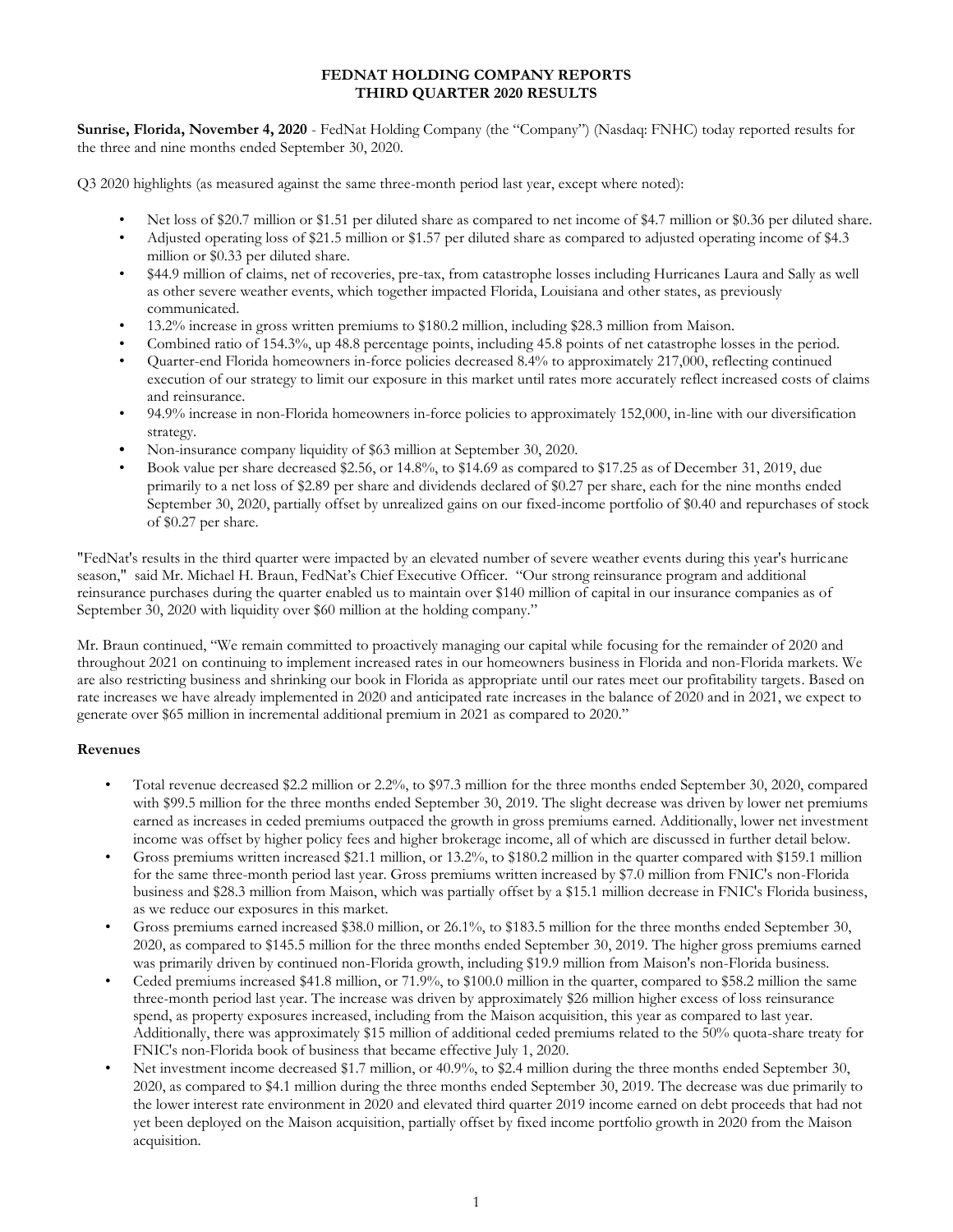- Direct written policy fees increased \$1.1 million, or 43.3%, to \$3.6 million for the three months ended September 30, 2020, as compared to \$2.5 million during the three months ended September 30, 2019. The increase is primarily driven by the policy fees generated from Maison's policies in-force and higher fees as a result of FNIC's non-Florida premium growth.
- Other income increased \$1.7 million, or 36.2%, to \$6.4 million in the quarter, compared with \$4.7 million in the same three-month period last year. The increase in other income was primarily driven by higher brokerage revenue. The brokerage revenue increase is the result of higher excess of loss reinsurance spend from the reinsurance programs in place during the third quarter of 2020 as compared to the third quarter of 2019.

#### **Expenses**

- Losses and loss adjustment expenses ("LAE") increased \$36.9 million, or 59.4%, to \$99.0 million for the three months ended September 30, 2020, compared with \$62.1 million for the same three-month period last year. The net loss ratio increased 47.4 percentage points, to 118.5% in the current quarter, as compared to 71.1% in the third quarter of 2019. The higher ratio was the result of two main factors: higher ceded premiums, as discussed earlier, which reduces net earned premium, the denominator of the net loss ratio calculation, as well as higher catastrophe net losses as compared to the prior year period. The third quarter of 2020 catastrophe net losses were \$38.3 million, net of reinsurance, which included Hurricanes Laura and Sally as well as other severe weather events, which together impacted Florida, Louisiana and other states. The \$38.3 million represents \$44.9 million of initial net losses, as previously disclosed, less \$6.6 million of benefit from our claims handling services. By comparison, the third quarter of 2019 catastrophe net losses were \$11.0 million, net of reinsurance, which primarily included impacts from Hurricane Dorian, Hurricane Barry and other severe weather events. Additionally, higher volume of policies in force drove approximately \$6 million of higher net losses as compared to 2019. The remaining variance was driven by higher loss pick for FNIC's Florida book of business, as a result of adverse loss experience, as compared to 2019.
- The net expense ratio increased 1.4% percentage points to 35.8% in the third quarter of 2020, as compared to 34.4% in the third quarter of 2019. The third quarter of 2020 net expense ratio was further increased by lower net premiums earned reducing the denominator of the net expense ratio calculation.
- Commissions and other underwriting expenses decreased \$0.3 million, or 1.1%, to \$24.6 million for the three months ended September 30, 2020, compared with \$24.9 million for the three months ended September 30, 2019. The decrease was primarily driven by a higher ceding commissions driven in part by the new 50% quota share in FNIC's non-Florida book of business and lower other underwriting expenses. When comparing these periods, this decrease was partially offset by higher non-Florida acquisition related costs as a result of premium growth.
- Income taxes (benefits) decreased \$13.5 million, to \$(12.8) million for the three months ended September 30, 2020, compared to \$0.7 million for the three months ended September 30, 2019. The decrease in income tax expense is predominantly the result of the pre-tax loss during the current quarter as compared to income during the third quarter of 2019. Additionally, the Coronavirus Aid, Relief, and Economic Security Act, signed into law on March 27, 2020, is allowing us to carry back net operating loss to prior years when federal income taxes were at 35%, which increased our effective tax rate during the current quarter.

#### **Subsequent Events**

Today, the Company also announced:

- The declaration of the Company's regular quarterly dividend of \$0.09 per share, payable on December 1, 2020 to shareholders of record at the close of business on November 16, 2020.
- The formation of a Strategic Review Committee of the Board of Directors to oversee a review of strategic alternatives and the retention of Piper Sandler & Co. as the committee's financial advisor.
- It has experienced impacts from Hurricanes Delta and Zeta, both of which made landfall in the state of Louisiana during the month of October. We expect each storm to exceed our single-event aggregate reinsurance program retention. Our preliminary estimate is that we will incur approximately \$27 million (pre-tax) of catastrophe losses, net of all recoveries, including reinsurance, on a combined basis for these storms.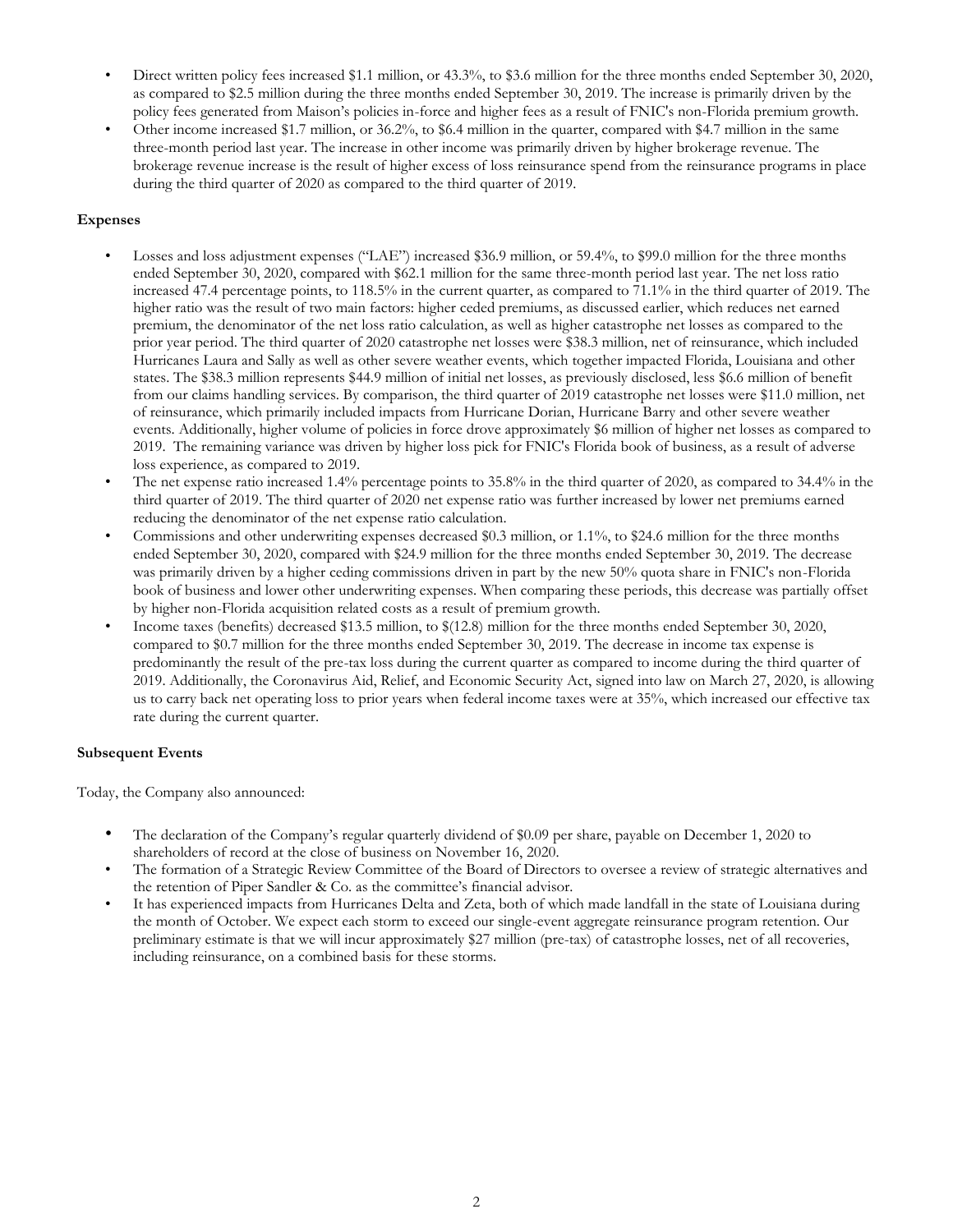#### **Non-GAAP Performance Measures**

Non United States generally accepted accounting principles ("GAAP") measures do not replace the most directly comparable GAAP measures and we have included detailed reconciliations thereof on page 10.

We exclude the after-tax (using our statutory income tax rate) effects of the following items from GAAP net income (loss) to arrive at adjusted operating income (loss):

- Net realized and unrealized gains (losses), including, but not limited to, gains (losses) associated with investments and early extinguishment of debt;
- Acquisition, integration and other costs and the amortization of specifically identifiable intangibles (other than value of business acquired);
- Impairment of intangibles;
- Income (loss) from initial adoption of new regulations and accounting guidance; and
- Income (loss) from discontinued operations.

We also exclude the pre-tax effect of the first bullet above from GAAP revenues to arrive at adjusted operating revenues.

Management believes these non-GAAP performance measures allow for a better understanding of the underlying trend in our business, as the excluded items are not necessarily indicative of our operating fundamentals or performance.

Similarly, we exclude accumulated other comprehensive income (loss) ("AOCI") from book value per share to arrive at book value per share, excluding AOCI.

#### **Conference Call Information**

The Company will hold an investor conference call at 5:00 PM (ET) Wednesday, November 4, 2020. The Company's CEO, Michael Braun and its CFO, Ronald Jordan will discuss the financial results and review the outlook for the Company. Messrs. Braun and Jordan invite interested parties to participate in the conference call.

Listeners interested in participating in the Q&A session may access the conference call as follows:

Toll-Free Dial-in: (877) 303-6913

Conference ID: 5182801

A live webcast of the call will be available online via the "Conference Calls" section of the Company's website at FedNat.com or interested parties can click on the following link:

http://www.fednat.com/investors/conference-calls/

Please call at least five minutes in advance to ensure that you are connected prior to the presentation. A webcast replay of the conference call will be available shortly after the live webcast is completed and may be accessed via the Company's website.

#### **About the Company**

The Company is an insurance holding company that controls substantially all aspects of the insurance underwriting, distribution and claims processes through our subsidiaries and contractual relationships with independent agents and general agents. The Company, through our wholly owned subsidiaries, are authorized to underwrite, and/or place homeowners multi-peril, federal flood and other lines of insurance in Florida and other states. We market, distribute and service our own and third-party insurers' products and other services through a network of independent and general agents.

The Company presents users with data related to different aspects of our business to afford users greater transparency into our results. Homeowners Florida consists of data related to our homeowners and fire property and casualty insurance business, which currently operates in Florida. Homeowners non-Florida consists of data related to our homeowners and fire property and casualty insurance business, which currently operates in Alabama, Louisiana, South Carolina, Texas and Mississippi. Non-core consists of financial information related to nonstandard personal automobile insurance business which operated in Florida, Georgia, Texas and Alabama and our commercial general liability insurance business.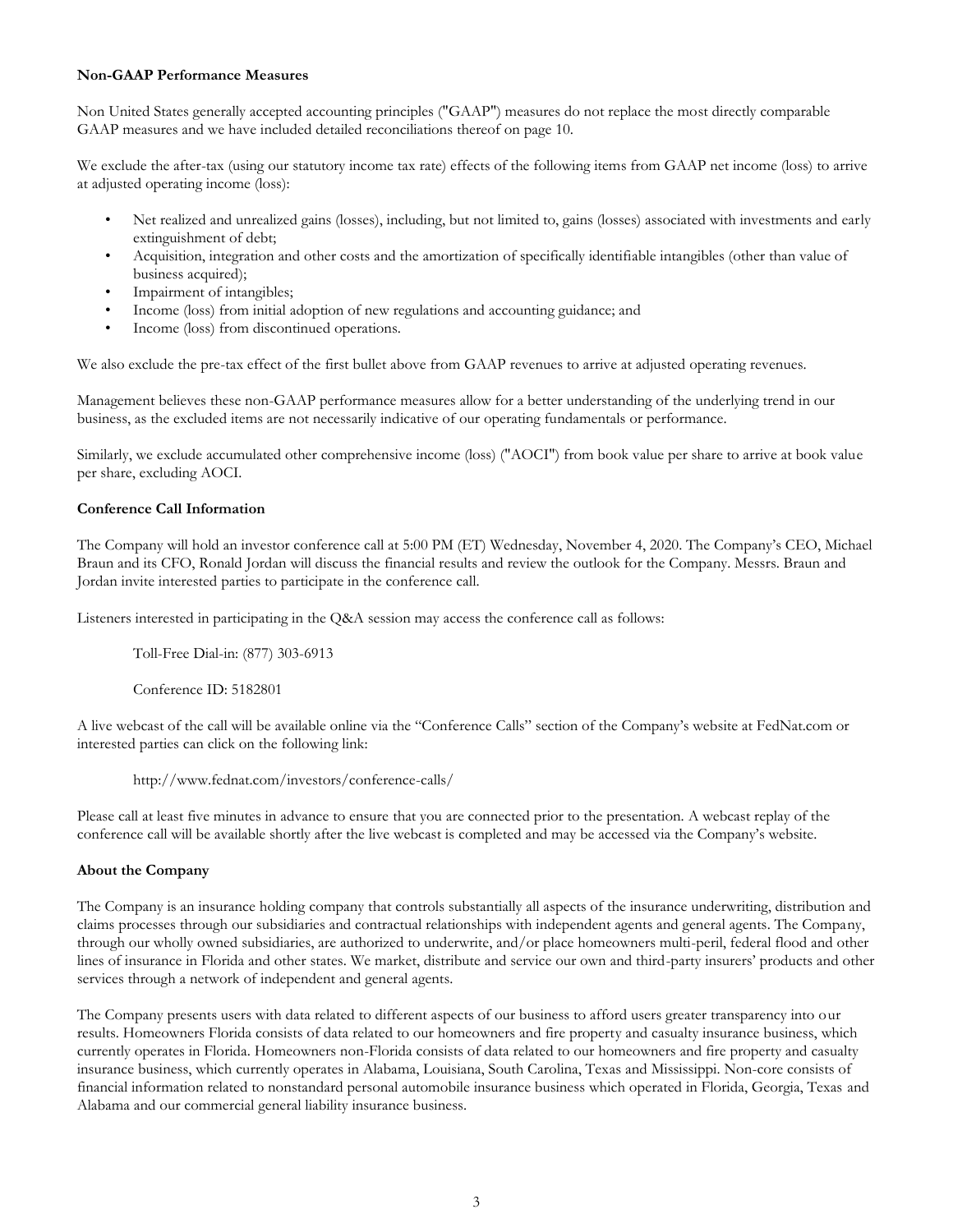#### **Forward-Looking Statements**

*Safe harbor statement under the Private Securities Litigation Reform Act of 1995:*

*Statements that are not historical fact are forward-looking statements that are subject to certain risks and uncertainties that could cause actual events and results to differ materially from those discussed herein. Without limiting the generality of the foregoing, words such as "anticipate," "believe," "budget," "contemplate," "continue," "could," "envision," "estimate," "expect," "guidance," "indicate," "intend," "may," "might," "plan," "possibly," "potential," "predict," "probably," "pro-forma," "project," "seek," "should," "target," or "will" or the negative or other variations thereof, and similar words or phrases or comparable terminology, are intended to identify forward-looking statements.*

*Forward-looking statements might also include, but are not limited to, one or more of the following:*

- *• Projections of revenues, income, earnings per share, dividends, capital structure or other financial items or measures;*
- *• Descriptions of plans or objectives of management for future operations, insurance products or services;*
- *• Forecasts of future insurable events, economic performance, liquidity, need for funding and income; and*
- *• Descriptions of assumptions or estimates underlying or relating to any of the foregoing.*

*The risks and uncertainties include, without limitation, risks and uncertainties related to estimates, assumptions and projections generally; the nature of the Company's business; the adequacy of its reserves for losses and loss adjustment expense; claims experience; weather conditions (including the severity and frequency of storms, hurricanes, tornadoes and hail) and other catastrophic losses; reinsurance costs and the ability of reinsurers to indemnify the Company; raising additional capital and our compliance with minimum capital and surplus requirements; potential assessments that support property and casualty insurance pools and associations; the effectiveness of internal financial controls; the effectiveness of our underwriting, pricing and related loss limitation methods; changes in loss trends, including as a result of insureds' assignment of benefits; court decisions and trends in litigation; our potential failure to pay claims accurately; ability to obtain regulatory approval applications for requested rate increases, or to underwrite in additional jurisdictions, and the timing thereof; the impact that the results of our subsidiaries' operations may have on our results of operations; inflation and other changes in economic conditions*  (including changes in interest rates and financial markets); pricing competition and other initiatives by competitors; legislative and regulatory developments; *the outcome of litigation pending against the Company, and any settlement thereof; dependence on investment income and the composition of the Company's investment portfolio; insurance agents; ratings by industry services; the reliability and security of our information technology systems; reliance on key personnel; acts of war and terrorist activities; and other matters described from time to time by the Company in releases and publications, and in periodic reports and other documents filed with the United States Securities and Exchange Commission.*

*In addition, investors should be aware that generally accepted accounting principles prescribe when a company may reserve for particular risks, including claims and litigation exposures. Accordingly, results for a given reporting period could be significantly affected if and when a reserve is established for a contingency. Reported results may therefore appear to be volatile in certain accounting periods.*

*Readers are cautioned not to place undue reliance on these forward-looking statements, which speak only as of the date on which they are made. We do not undertake any obligation to update publicly or revise any forward-looking statements to reflect circumstances or events that occur after the date the forwardlooking statements are made.*

#### **Contacts**

Michael H. Braun, CEO (954) 308-1322, Ronald Jordan, CFO (954) 308-1363, Bernard Kilkelly, Investor Relations (954) 308-1409, or investorrelations@fednat.com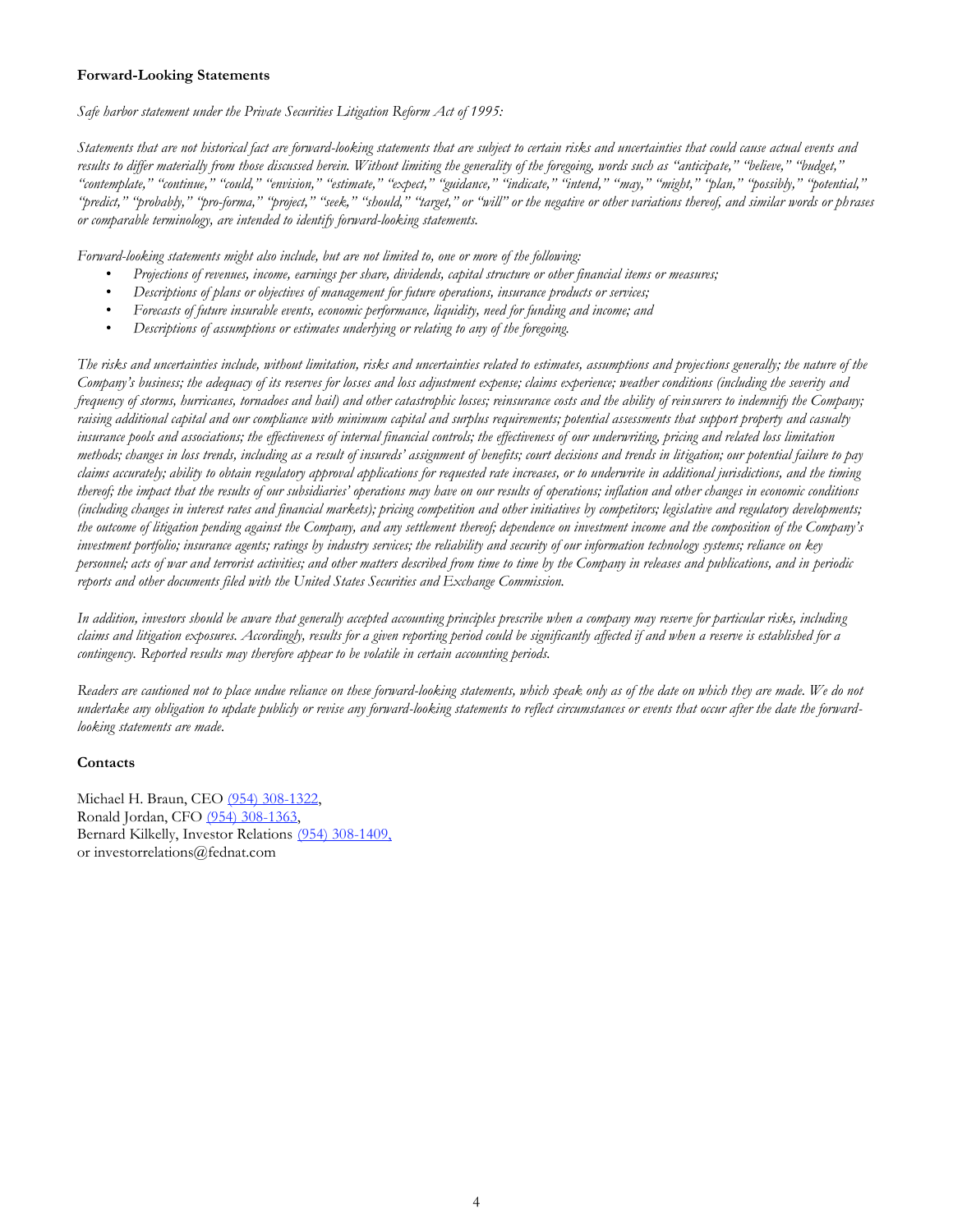## Selected Financial Highlights

(Dollars in thousands, except per share data)

(Unaudited)

|                                                          |                         |                          |    |                           | As of or For the |             |          |                          |             |
|----------------------------------------------------------|-------------------------|--------------------------|----|---------------------------|------------------|-------------|----------|--------------------------|-------------|
|                                                          |                         |                          |    | <b>Three Months Ended</b> |                  |             |          | <b>Nine Months Ended</b> |             |
|                                                          |                         |                          |    | September 30,             |                  |             |          | September 30,            |             |
|                                                          |                         | 2020                     |    | 2019                      | % Change         |             | 2020     | 2019                     | % Change    |
| Net Income (Loss) Attributable to Common<br>Shareholders |                         |                          |    |                           |                  |             |          |                          |             |
| Net income (loss)                                        | $\sqrt[6]{\frac{1}{2}}$ | (20, 745)                | \$ | 4,659                     | $(545.3)\%$ \$   |             | (40,091) | \$<br>7,904              | $(607.2)\%$ |
| Adjusted operating income (loss)                         |                         | (21,501)                 |    | 4,292                     | $(601.0)\%$      |             | (45,303) | 7,564                    | $(698.9)\%$ |
|                                                          |                         |                          |    |                           |                  |             |          |                          |             |
| Per Common Share                                         |                         |                          |    |                           |                  |             |          |                          |             |
| Net income (loss) - diluted                              | \$                      | (1.51)                   | \$ | 0.36                      | $(518.9)\%$ \$   |             | (2.89)   | \$<br>0.61               | $(570.3)\%$ |
| Adjusted operating income (loss) - diluted               |                         | (1.57)                   |    | 0.33                      | $(571.3)\%$      |             | (3.26)   | 0.59                     | $(655.4)\%$ |
| Dividends declared                                       |                         | 0.09                     |    | 0.08                      | $12.5\%$         |             | 0.27     | 0.24                     | 12.5 %      |
| Book value                                               |                         | 14.69                    |    | 18.45                     | $(20.4)\%$       |             | 14.69    | 18.45                    | $(20.4)\%$  |
| Book value, excluding AOCI                               |                         | 13.54                    |    | 17.54                     | $(22.8)\%$       |             | 13.54    | 17.54                    | $(22.8)\%$  |
|                                                          |                         |                          |    |                           |                  |             |          |                          |             |
| <b>Return to Shareholders</b>                            |                         |                          |    |                           |                  |             |          |                          |             |
| Repurchases of common stock                              | \$                      | $\overline{\phantom{0}}$ | \$ |                           | <b>NCM</b>       | $\mathbb S$ | 10,000   | \$                       | <b>NCM</b>  |
| Dividends declared                                       |                         | 1,259                    |    | 1,046                     | 20.4%            |             | 3,819    | 3,133                    | 21.9 %      |
|                                                          | \$                      | 1,259                    | S  | 1,046                     | 20.4%            | \$          | 13,819   | \$<br>3,133              | 341.1 %     |
|                                                          |                         |                          |    |                           |                  |             |          |                          |             |
| Revenue                                                  |                         |                          |    |                           |                  |             |          |                          |             |
| Total revenues                                           | \$                      | 97,316                   | \$ | 99,476                    | $(2.2)\%$ \$     |             | 347,034  | \$<br>305,974            | 13.4 %      |
| Adjusted operating revenues                              |                         | 95,992                   |    | 98,682                    | $(2.7)\%$        |             | 338,152  | 300,924                  | 12.4 %      |
| Gross premiums written                                   |                         | 180,152                  |    | 159,131                   | $13.2\%$         |             | 558,492  | 460,534                  | $21.3\%$    |
| Gross premiums earned                                    |                         | 183,518                  |    | 145,546                   | 26.1 %           |             | 538,988  | 425,133                  | 26.8 %      |
| Net premiums earned                                      |                         | 83,546                   |    | 87,374                    | $(4.4)\%$        |             | 300,934  | 268,464                  | 12.1 %      |
|                                                          |                         |                          |    |                           |                  |             |          |                          |             |
| <b>Ratios to Net Premiums Earned</b>                     |                         |                          |    |                           |                  |             |          |                          |             |
| Net loss ratio                                           |                         | 118.5%                   |    | $71.1\%$                  |                  |             | 99.0%    | $72.4\%$                 |             |
| Net expense ratio                                        |                         | 35.8%                    |    | 34.4%                     |                  |             | 35.7%    | 34.6 %                   |             |
| Combined ratio                                           |                         | 154.3 %                  |    | 105.5%                    |                  |             | 134.7 %  | 107.0%                   |             |
|                                                          |                         |                          |    |                           |                  |             |          |                          |             |
| <b>In-Force Homeowners Policies</b>                      |                         |                          |    |                           |                  |             |          |                          |             |
| Florida                                                  |                         | 217,000                  |    | 237,000                   | $(8.4)\%$        |             | 217,000  | 237,000                  | $(8.4)\%$   |
| Non-Florida                                              |                         | 152,000                  |    | 78,000                    | 94.9%            |             | 152,000  | 78,000                   | 94.9 %      |
|                                                          |                         | 369,000                  |    | 315,000                   | $17.1\%$         |             | 369,000  | 315,000                  | 17.1 %      |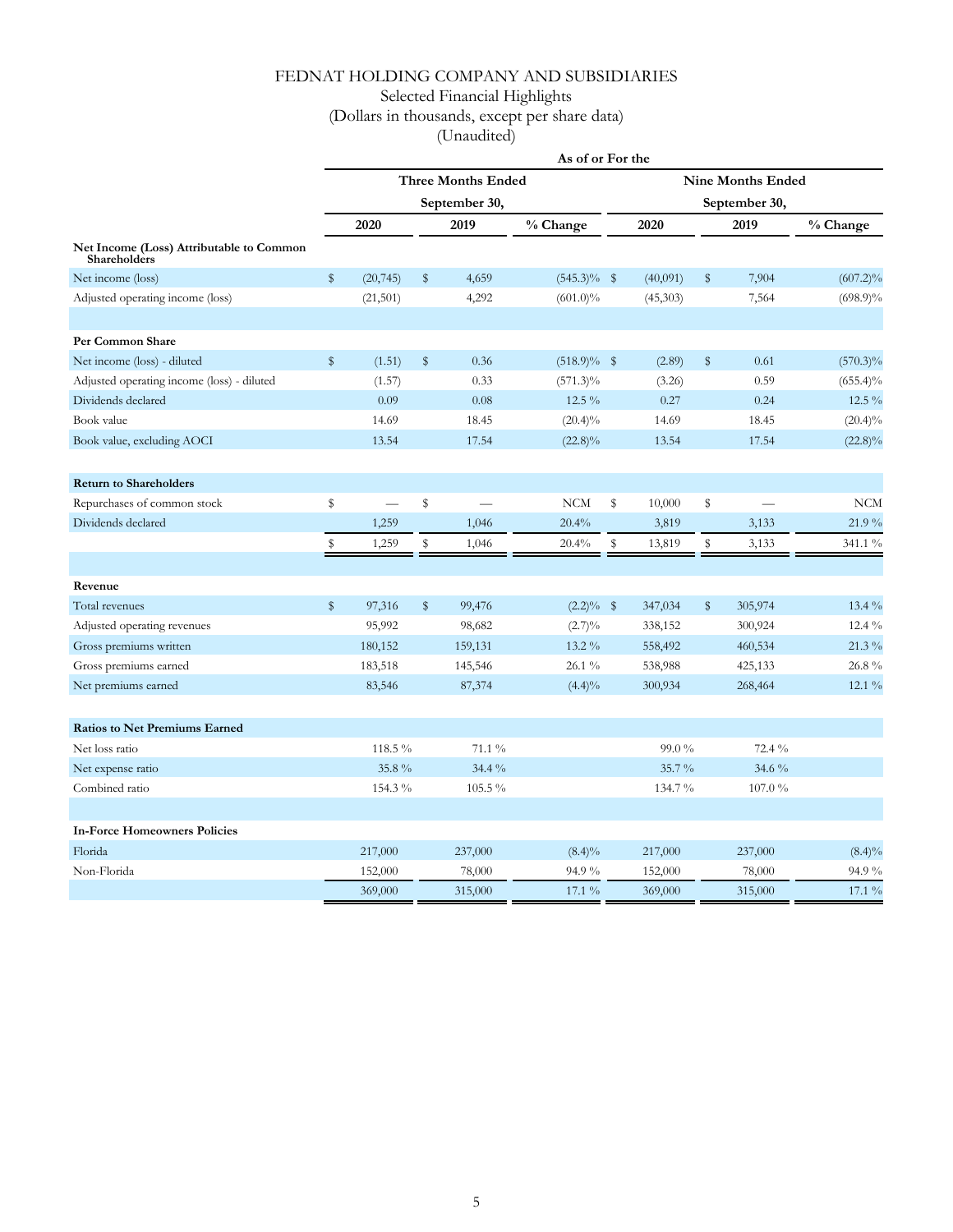### Consolidated Statement of Operations (In thousands, except per share data)

|                                                               | (Unaudited) |                           |              |                          |              |         |
|---------------------------------------------------------------|-------------|---------------------------|--------------|--------------------------|--------------|---------|
|                                                               |             | <b>Three Months Ended</b> |              | <b>Nine Months Ended</b> |              |         |
|                                                               |             | September 30,             |              | September 30,            |              |         |
|                                                               |             | 2020                      | 2019         | 2020                     |              | 2019    |
| Revenues:                                                     |             |                           |              |                          |              |         |
| Net premiums earned                                           | \$          | 83,546                    | \$<br>87,374 | \$<br>300,934            | $\mathbb{S}$ | 268,464 |
| Net investment income                                         |             | 2,404                     | 4,068        | 9,637                    |              | 12,037  |
| Net realized and unrealized investment gains (losses)         |             | 1,324                     | 794          | 8,882                    |              | 5,050   |
| Direct written policy fees                                    |             | 3,603                     | 2,514        | 10,662                   |              | 7,308   |
| Other income                                                  |             | 6,439                     | 4,726        | 16,919                   |              | 13,115  |
| Total revenues                                                |             | 97,316                    | 99,476       | 347,034                  |              | 305,974 |
|                                                               |             |                           |              |                          |              |         |
| Costs and expenses:                                           |             |                           |              |                          |              |         |
| Losses and loss adjustment expenses                           |             | 99,016                    | 62,105       | 297,862                  |              | 194,284 |
| Commissions and other underwriting expenses                   |             | 24,580                    | 24,854       | 90,205                   |              | 75,650  |
| General and administrative expenses                           |             | 5,333                     | 5,246        | 17,241                   |              | 17,336  |
| Interest expense                                              |             | 1,915                     | 1,894        | 5,745                    |              | 8,860   |
| Total costs and expenses                                      |             | 130,844                   | 94,099       | 411,053                  |              | 296,130 |
|                                                               |             |                           |              |                          |              |         |
| Income (loss) before income taxes                             |             | (33,528)                  | 5,377        | (64, 019)                |              | 9,844   |
| Income tax expense (benefit)                                  |             | (12,783)                  | 718          | (23,928)                 |              | 1,940   |
| Net income (loss)                                             | \$          | (20, 745)                 | \$<br>4,659  | \$<br>(40,091)           | \$           | 7,904   |
|                                                               |             |                           |              |                          |              |         |
| Net Income (Loss) Per Common Share                            |             |                           |              |                          |              |         |
| Basic                                                         | \$          | (1.51)                    | \$<br>0.36   | \$<br>(2.89)             | \$           | 0.62    |
| Diluted                                                       |             | (1.51)                    | 0.36         | (2.89)                   |              | 0.61    |
|                                                               |             |                           |              |                          |              |         |
| Weighted Average Number of Shares of Common Stock Outstanding |             |                           |              |                          |              |         |
| Basic                                                         |             | 13,708                    | 12,854       | 13,890                   |              | 12,831  |
| Diluted                                                       |             | 13,708                    | 12,897       | 13,890                   |              | 12,880  |
|                                                               |             |                           |              |                          |              |         |

**Dividends Declared Per Common Share \$** 0.09 \$ 0.08 \$ 0.27 \$ 0.24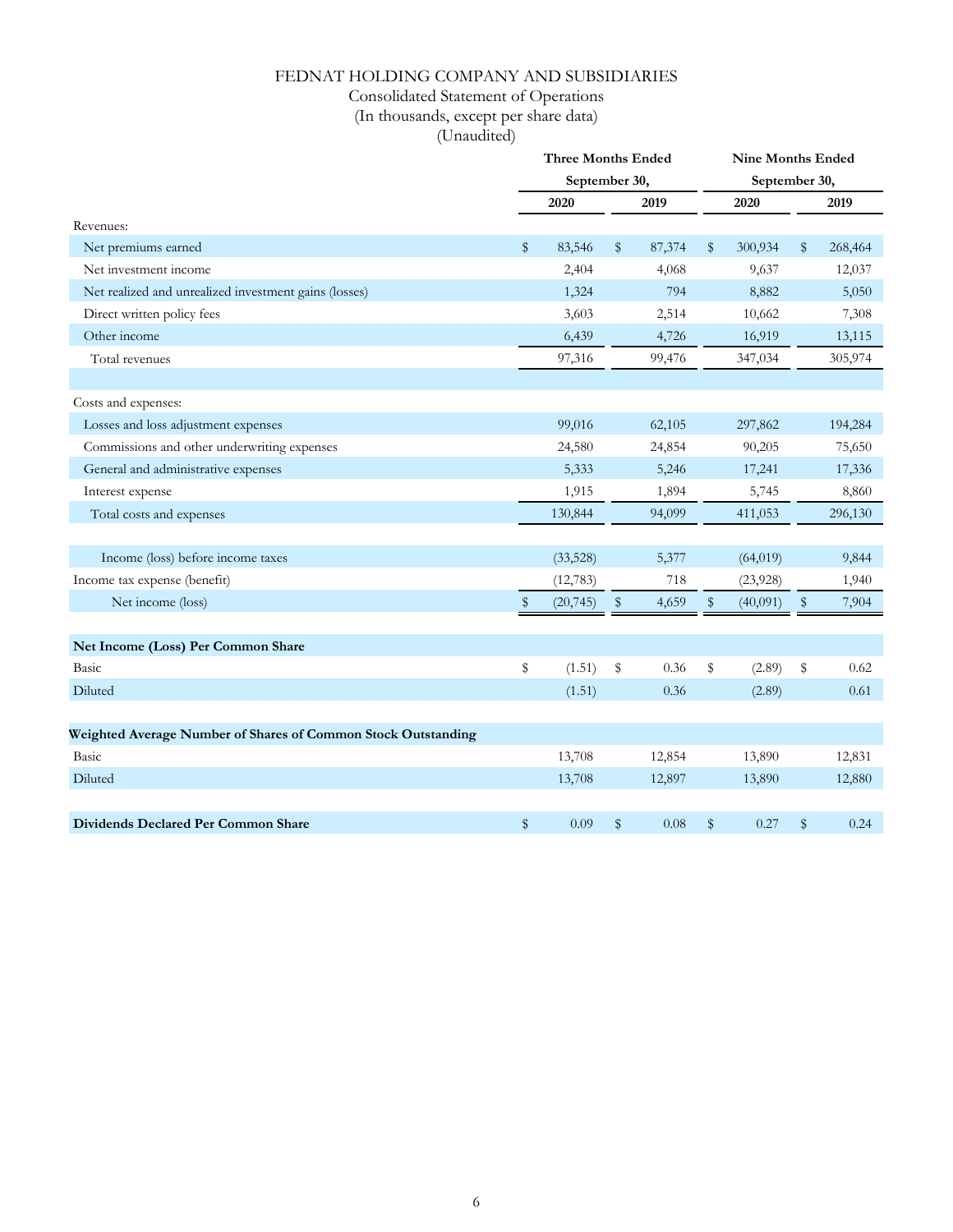#### Selected Operating Metrics

(Unaudited)

|                              | <b>Three Months Ended</b> |  |                |  | <b>Nine Months Ended</b> |      |         |  |
|------------------------------|---------------------------|--|----------------|--|--------------------------|------|---------|--|
|                              | September 30,             |  |                |  | September 30,            |      |         |  |
|                              | 2020<br>2019              |  |                |  | 2020                     | 2019 |         |  |
|                              |                           |  | (In thousands) |  |                          |      |         |  |
| Gross premiums written:      |                           |  |                |  |                          |      |         |  |
| Homeowners Florida           | 106,101                   |  | 115,341        |  | 339,799                  |      | 347,320 |  |
| Homeowners non-Florida       | 68,447                    |  | 38,790         |  | 203,897                  |      | 100,322 |  |
| Federal flood                | 5.660                     |  | 5,019          |  | 14,967                   |      | 13,014  |  |
| Non-core                     | (56)                      |  | (19)           |  | (171)                    |      | (122)   |  |
| Total gross premiums written | 180,152                   |  | 159,131        |  | 558,492                  |      | 460,534 |  |

|                             | <b>Three Months Ended</b> |      |         | Nine Months Ended |                |   |         |  |
|-----------------------------|---------------------------|------|---------|-------------------|----------------|---|---------|--|
|                             | September 30,             |      |         |                   | September 30,  |   |         |  |
|                             | 2020                      | 2019 |         | 2020              |                |   | 2019    |  |
|                             |                           |      |         |                   | (In thousands) |   |         |  |
| Gross premiums earned:      |                           |      |         |                   |                |   |         |  |
| Homeowners Florida          | \$<br>115,346             | S    | 113,062 | S.                | 347,237        | Я | 338,481 |  |
| Homeowners non-Florida      | 63,759                    |      | 28,431  |                   | 179,071        |   | 73,928  |  |
| Federal flood               | 4,469                     |      | 3,896   |                   | 12,851         |   | 11,005  |  |
| Non-core                    | (56)                      |      | 157     |                   | (171)          |   | 1,719   |  |
| Total gross premiums earned | 183,518                   | S    | 145,546 |                   | 538,988        |   | 425,133 |  |

|                           | <b>Three Months Ended</b> |        |   |                | <b>Nine Months Ended</b> |               |   |         |
|---------------------------|---------------------------|--------|---|----------------|--------------------------|---------------|---|---------|
|                           | September 30,             |        |   |                |                          | September 30, |   |         |
|                           | 2020                      |        |   | 2019           |                          | 2020          |   | 2019    |
|                           |                           |        |   | (In thousands) |                          |               |   |         |
| Net premiums earned:      |                           |        |   |                |                          |               |   |         |
| Homeowners Florida        | S.                        | 54,326 | S | 65,975         | S                        | 190,627       | S | 207,857 |
| Homeowners non-Florida    |                           | 29,276 |   | 21,311         |                          | 110,478       |   | 59,114  |
| Non-core                  |                           | (56)   |   | 88             |                          | (171)         |   | 1,493   |
| Total net premiums earned |                           | 83,546 |   | 87,374         | S                        | 300,934       |   | 268,464 |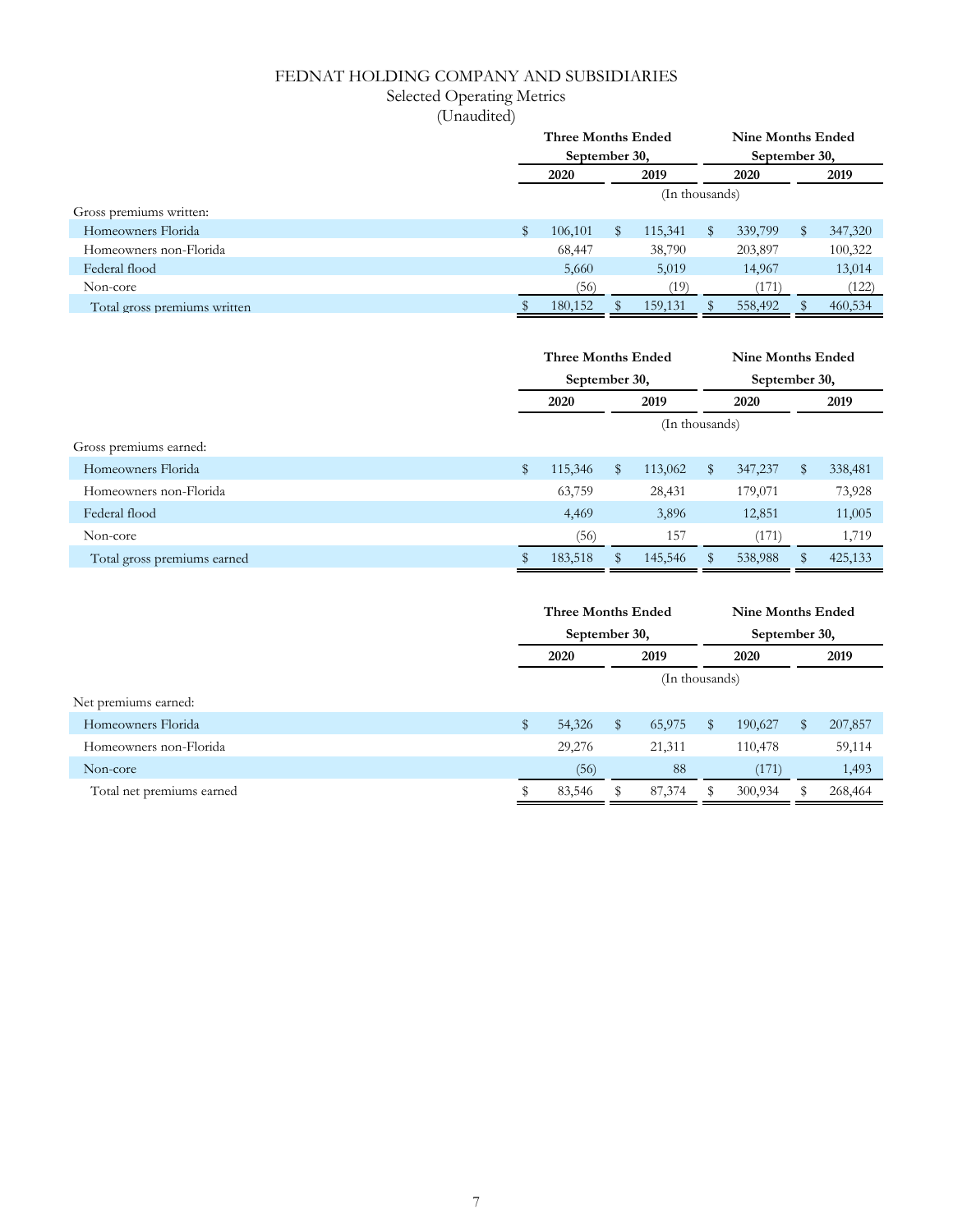#### Selected Operating Metrics (continued)

(Unaudited)

|                                                   | <b>Three Months Ended</b> |         | <b>Nine Months Ended</b> |                |              |               |    |         |
|---------------------------------------------------|---------------------------|---------|--------------------------|----------------|--------------|---------------|----|---------|
|                                                   | September 30,             |         |                          |                |              | September 30, |    |         |
|                                                   | 2020                      |         |                          | 2019           |              | 2020          |    | 2019    |
|                                                   |                           |         |                          | (In thousands) |              |               |    |         |
| Commissions and other underwriting expenses:      |                           |         |                          |                |              |               |    |         |
| Homeowners Florida                                | \$                        | 13,736  | $\mathbb{S}$             | 13,187         | $\mathbb{S}$ | 41,181        | \$ | 39,810  |
| All others                                        |                           | 13,337  |                          | 6,610          |              | 37,789        |    | 17,796  |
| Ceding commissions                                |                           | (7,909) |                          | (3,203)        |              | (13,969)      |    | (8,893) |
| Total commissions                                 |                           | 19,164  |                          | 16,594         |              | 65,001        |    | 48,713  |
|                                                   |                           |         |                          |                |              |               |    |         |
| Fees                                              |                           | 1,358   |                          | 902            |              | 3,694         |    | 2,340   |
| Salaries and wages                                |                           | 3,351   |                          | 2,696          |              | 10,068        |    | 9,090   |
| Other underwriting expenses                       |                           | 707     |                          | 4,662          |              | 11,442        |    | 15,507  |
| Total commissions and other underwriting expenses | \$                        | 24,580  | \$                       | 24,854         | S            | 90,205        |    | 75,650  |

|                     |               | <b>Three Months Ended</b> |               | <b>Nine Months Ended</b> |  |  |
|---------------------|---------------|---------------------------|---------------|--------------------------|--|--|
|                     | September 30, |                           | September 30, |                          |  |  |
|                     | 2020          | 2019                      | 2020          | 2019                     |  |  |
|                     |               |                           |               |                          |  |  |
| Net loss ratio      | $118.5\%$     | $71.1\%$                  | $99.0\%$      | $72.4\%$                 |  |  |
| Net expense ratio   | 35.8 $%$      | $34.4\%$                  | $35.7\%$      | 34.6 $\%$                |  |  |
| Combined ratio      | $154.3\%$     | $105.5\%$                 | 134.7 %       | 107.0 %                  |  |  |
| Gross loss ratio    | $213.0\%$     | 113.1 $\%$                | 142.0 $\%$    | 127.7 %                  |  |  |
| Gross expense ratio | $20.6\%$      | $22.9\%$                  | $22.5\%$      | $24.0\%$                 |  |  |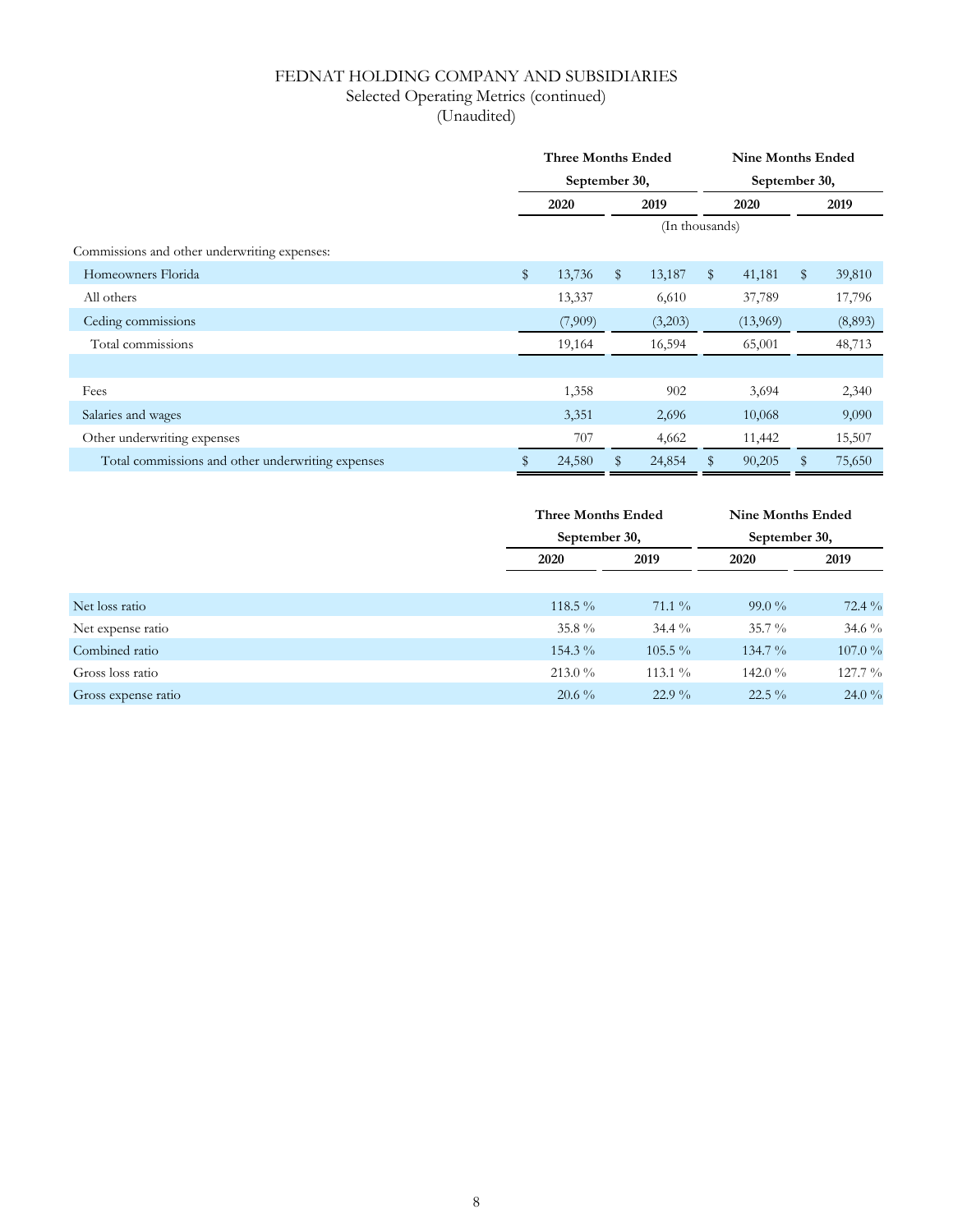## FEDNAT HOLDING COMPANY AND SUBSIDIARIES Consolidated Balance Sheet (Unaudited)

|                                                                                                                                        |              | September 30,  | December 31,    |
|----------------------------------------------------------------------------------------------------------------------------------------|--------------|----------------|-----------------|
|                                                                                                                                        |              | 2020           | 2019            |
| <b>ASSETS</b>                                                                                                                          |              | (In thousands) |                 |
| Investments:                                                                                                                           |              |                |                 |
| Debt securities, available-for-sale, at fair value                                                                                     | $\mathbb{S}$ | 540,443        | \$<br>526,265   |
| Debt securities, held-to-maturity, at amortized cost                                                                                   |              |                | 4,337           |
| Equity securities, at fair value                                                                                                       |              | 13,108         | 20,039          |
| Total investments                                                                                                                      |              | 553,551        | 550,641         |
| Cash and cash equivalents                                                                                                              |              | 49,286         | 133,361         |
| Prepaid reinsurance premiums                                                                                                           |              | 286,128        | 145,659         |
| Premiums receivable, net of allowance                                                                                                  |              | 52,753         | 41,422          |
| Reinsurance recoverable, net                                                                                                           |              | 452,194        | 209,615         |
| Deferred acquisition costs and value of business acquired, net                                                                         |              | 51,157         | 56,136          |
| Current and deferred income taxes, net                                                                                                 |              | 24,099         | 2,552           |
| Goodwill                                                                                                                               |              | 10,997         | 10,997          |
| Other assets                                                                                                                           |              | 34,643         | 28,633          |
| Total assets                                                                                                                           | \$           | 1,514,808      | \$<br>1,179,016 |
|                                                                                                                                        |              |                |                 |
| LIABILITIES AND SHAREHOLDERS' EQUITY                                                                                                   |              |                |                 |
| Liabilities                                                                                                                            |              |                |                 |
| Loss and loss adjustment expense reserves                                                                                              | \$           | 553,980        | \$<br>324,362   |
| Unearned premiums                                                                                                                      |              | 380,374        | 360,870         |
| Reinsurance payable and funds withheld liabilities                                                                                     |              | 230,987        | 102,467         |
| Long-term debt, net of deferred financing costs                                                                                        |              | 98,643         | 98,522          |
| Deferred revenue                                                                                                                       |              | 6,795          | 6,856           |
| Other liabilities                                                                                                                      |              | 42,553         | 37,246          |
| <b>Total liabilities</b>                                                                                                               |              | 1,313,332      | 930,323         |
| <b>Shareholders' Equity</b>                                                                                                            |              |                |                 |
| Preferred stock, \$0.01 par value: 1,000,000 shares authorized                                                                         |              |                |                 |
| Common stock, \$0.01 par value: 25,000,000 shares authorized; 13,717,525 and 14,414,821 shares issued and<br>outstanding, respectively |              | 137            | 144             |
| Additional paid-in capital                                                                                                             |              | 168,912        | 167,677         |
| Accumulated other comprehensive income (loss)                                                                                          |              | 15,763         | 10,281          |
| Retained earnings                                                                                                                      |              | 16,664         | 70,591          |
| Total shareholders' equity                                                                                                             |              | 201,476        | 248,693         |
| Total liabilities and shareholders' equity                                                                                             | \$           | 1,514,808      | \$<br>1,179,016 |